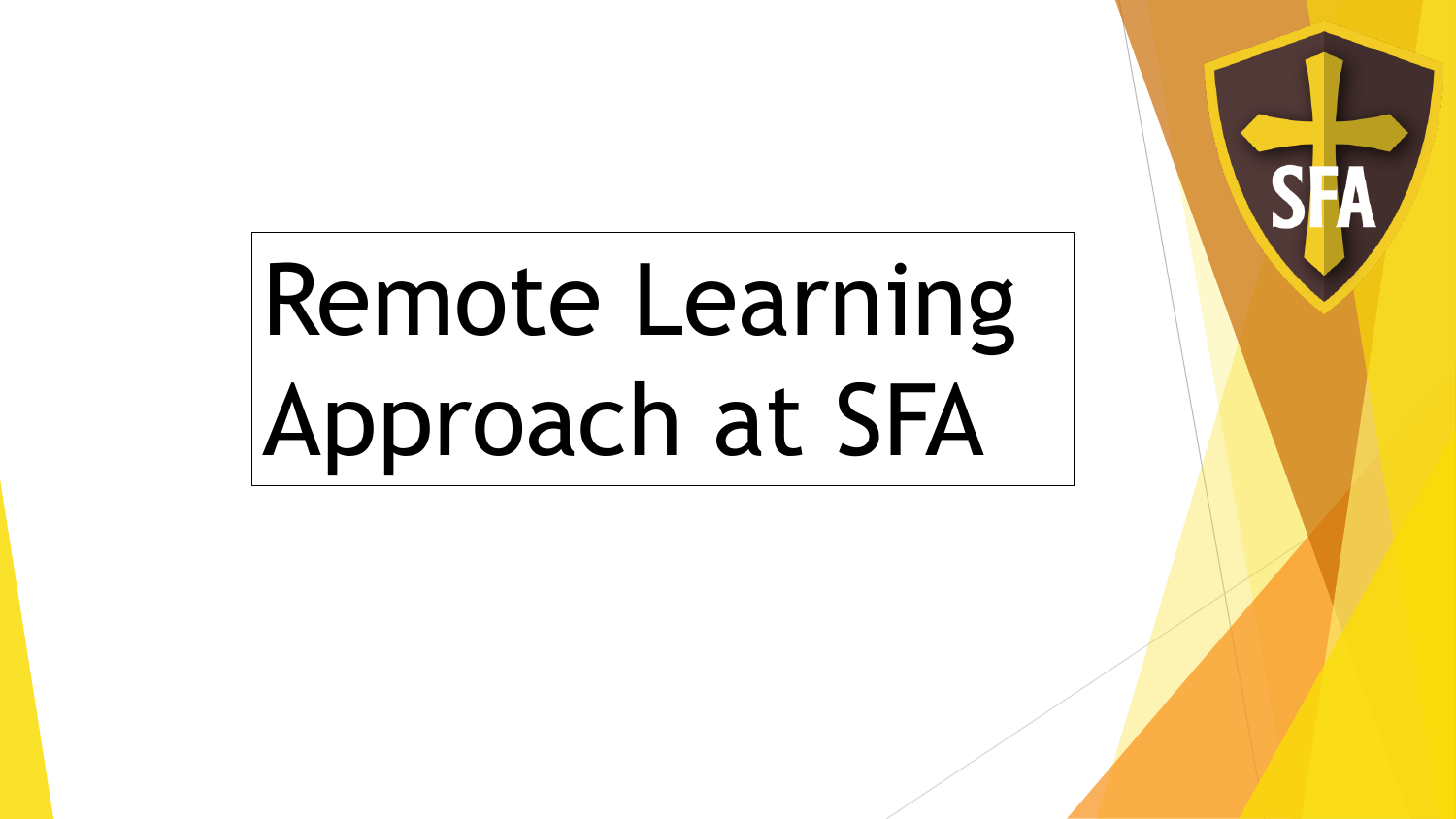# 1. Remain open fully with some students absent due to Coronavirus

- If a student is missing from your class please just upload the Workbook to Firefly and reference the page numbers also.
- If a student has the workbook at home then page numbers of that document will suffice.
- There is no requirement to video or record.
- Label the work as 'Classwork' on Firefly and set it daily as a 'Task' after the lesson has taken place
- Well being calls to VP students and safge and well to all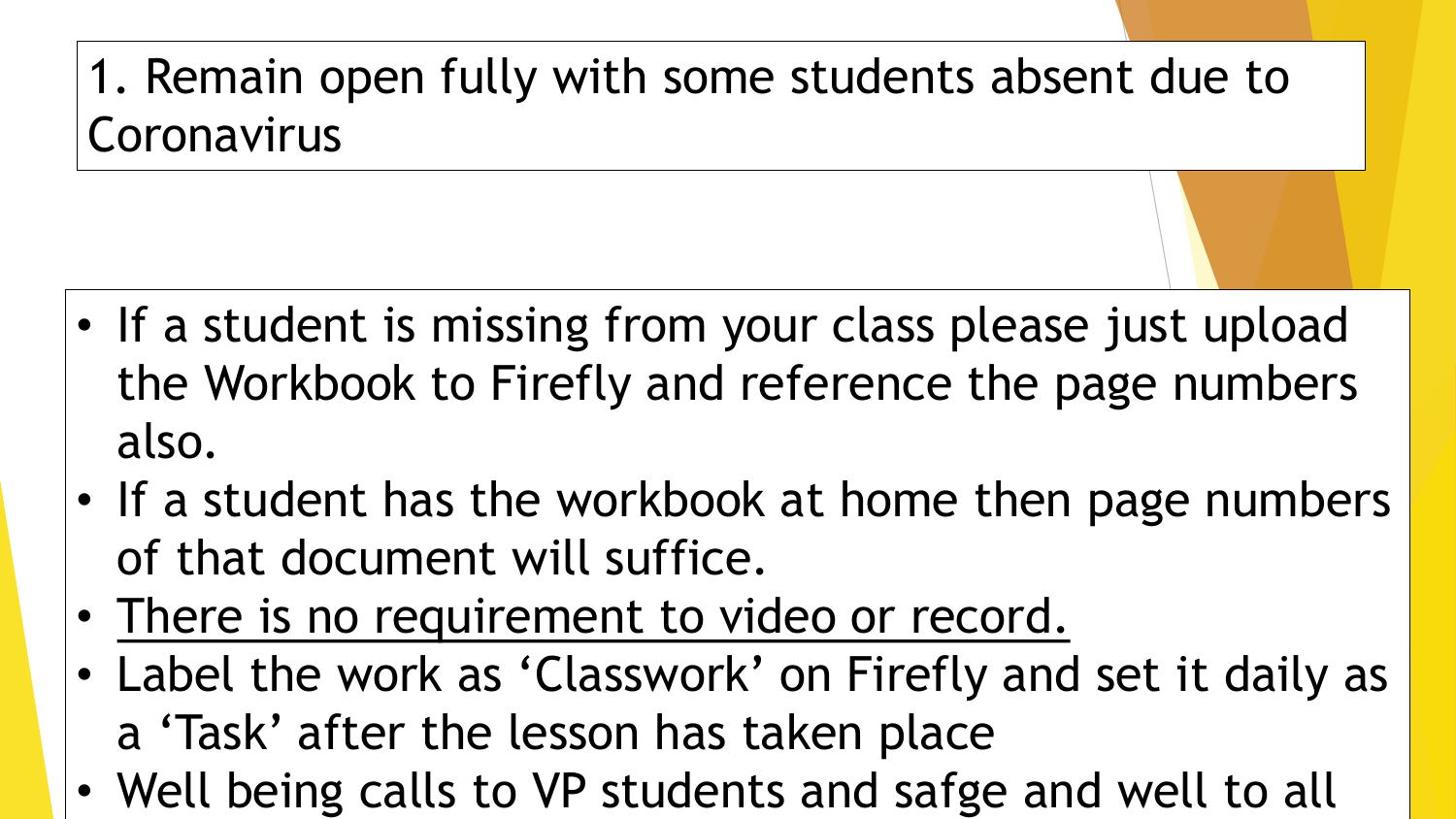## 2. We are forced to lockdown a year group bubble/s

- Same as previous slide, **plus**
- Teachers are asked to record a video explaining the knowledge required for students to complete all lesson phases in the lesson time that you would have been teaching. For example, if year 8 have to isolate, the teachers of year 8 for P1, use P1 to record the Knowledge phase.
- Please convert the file and save in Microsoft Streams and upload the video link to Firefly with the 'Classwork' as per previous slide

#### Regularity:

- Students are set work as per their timetable daily
- Students are assessed every 2 weeks (testing phases)
- Students submit work for marking via Firefly
- Feedback is given via WCOS, recorded as a video by the teacher
- Regular wellbeing calls and check-ins with HAL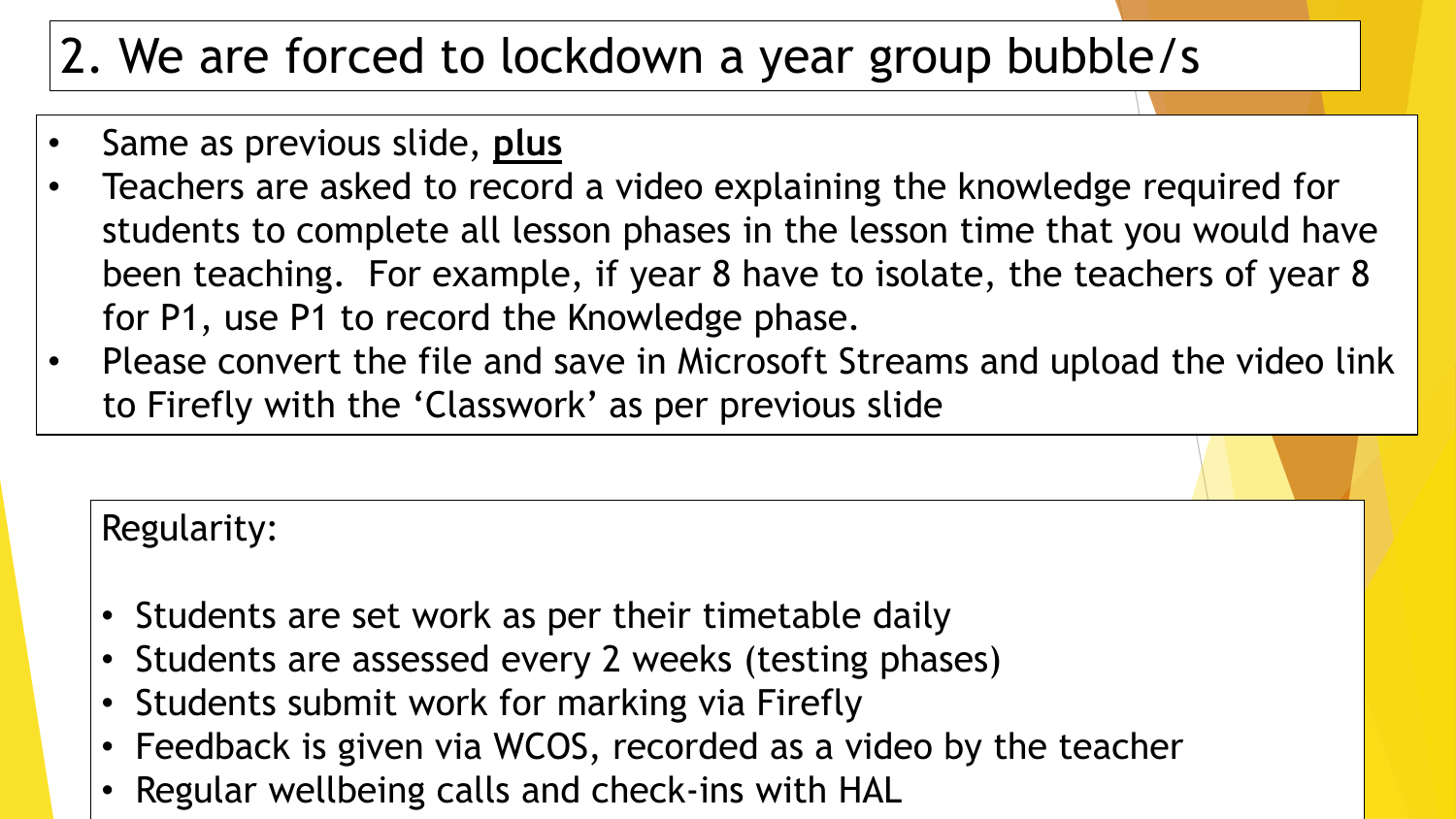### 3. There is a National Lockdown which includes schools

- Same as previous 2 slides but we will be working from home remotely ourselves.
- Teachers will be setting work on Firefly and uploading a pre-recorded video of the knowledge for each lesson

Regularity:

- Same as previous slide **plus**
- Bi-weekly Firefly quiz
- Two live Form meetings